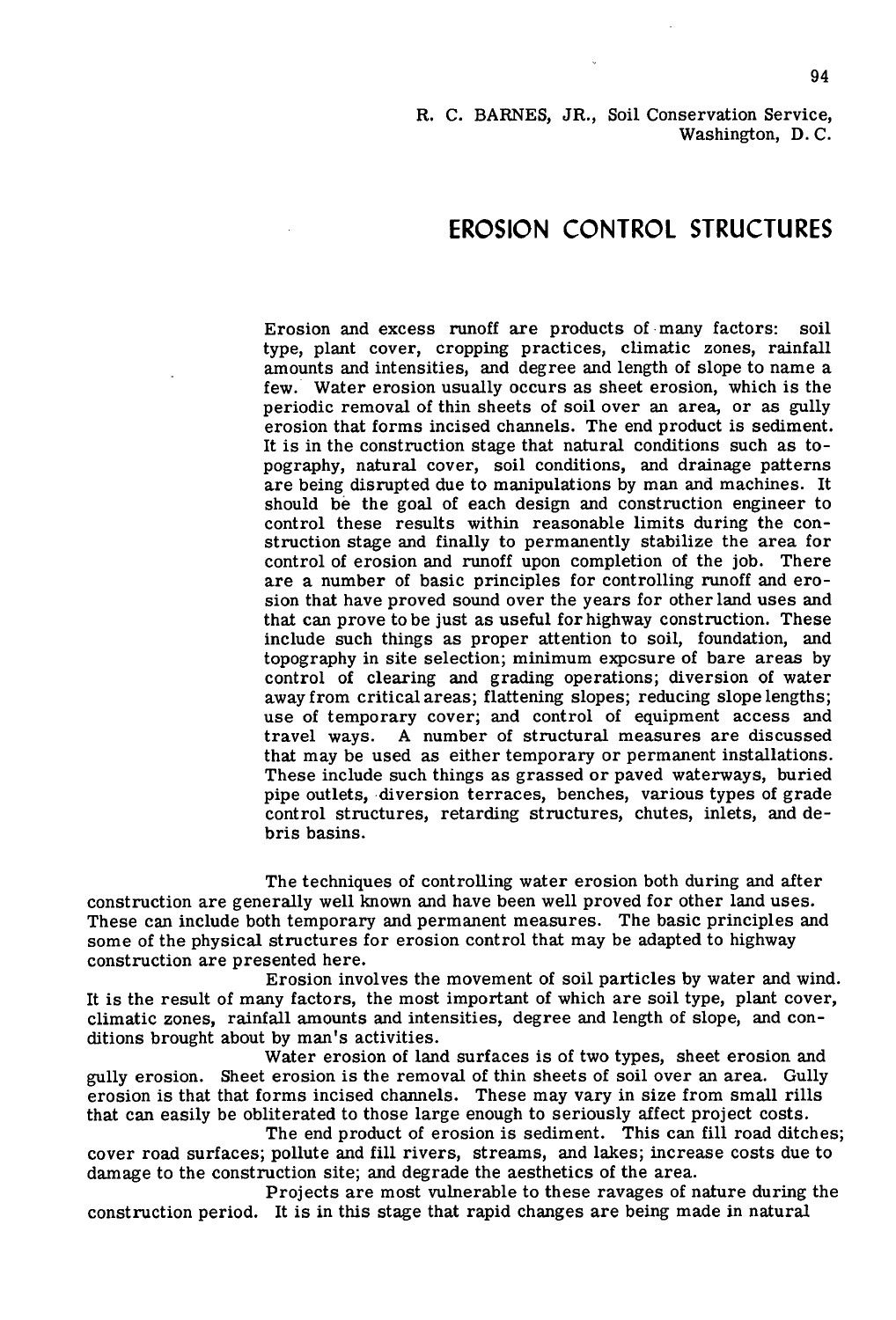conditions, such as vegetative cover, topography, soils, infiltration, and drainage due to manipulation by man and his machines. It should be the goal of each design and construction engineer to control these changes within reasonable limits. This will involve protecting the area during the construction stage and permanently stabilizing the area to control erosion and runoff as the final step in completing the job. Needless to say, it must be recognized where problems will occur, and plans must be made in advance to overcome them. This may require a hard, sell directed to those responsible for project planning, design, and construction. It must also be recognized that needed erosion control measures may significantly increase project costs.

There are a number of basic principles for controlling runoff and erosion that have been proved sound. Attention must be given to soil and foundation conditions in route selection, design, and construction. Soils with severe limitations for this particular use, if they cannot be bypassed, will require special attention. Local Soil Conservation Service (sCS) offices will usually have soil survey data and interpretations for use on most areas where new roads are being planned or old ones being reworked.

Erosion problems can be reduced by making the best use of topography. For example, erosion problems may be decreased by site location along the contour rather than up and down the slope.

Drainage patterns and conditions are important. Problems usually increase in about the same proportion as disruption in natural drainage patterns. Subsurface drainage problems should be anticipated inasmuch as they will influence slope stability, drainage needs, construction methods, and finally the success of stabilizing the area with vegetation.

Consideration needs to be given in the planning stage to the effect of the road on existing erosion control and water management systems and, conversely, the effects these systems will have on the road project. Most farmland will have some type of conservation system already installed. These may involve things such as terraces, waterways, drainage ditches, or irrigation pipelines and canals.

Other basic principles include clearing and grading to reduce areas and time of exposure, handling excess water generated by the operations, reducing degree and length of slopes, and control and routing of equipment.

# TYPES OF STRUCTURES

There are a number of structural measures that may have a place either as temporary or as permanent installations. These include diversions, grassed or paved waterways, buried pipe outlets, bench terraces or berms, numerous types of grade control structures, chutes, inlets, retarding structures, debris basins, and others.

For some of these measures, where and how they may be used and location and design criteria will be discussed. For most of these the SCS has handbooks and standards that cover design criteria and procedures (!).

#### Diversions

Diversions are designed, graded channels with a supporting ridge on the lower side, constructed across the slope. Their purpose is to intercept surface or subsurface water and to lead it to an outlet where it can be safely disposed of. These structures may be temporary or permanent and graded or level. Graded terraces move water in a planned direction at a nonerosive velocity; level terraces have closed ends and retain the runoff.

Diversions are useful above cut slopes, borrow areas, and gully heads. They can be constructed across cut slopes to reduce slope length into nonerosive segments and can be used to move runoff water away from critical construction sites. They may be built both on and off site.

Diversions should be located so that water will empty in established disposal areas, natural outlets, or prepared individual outlets. Individual outlets may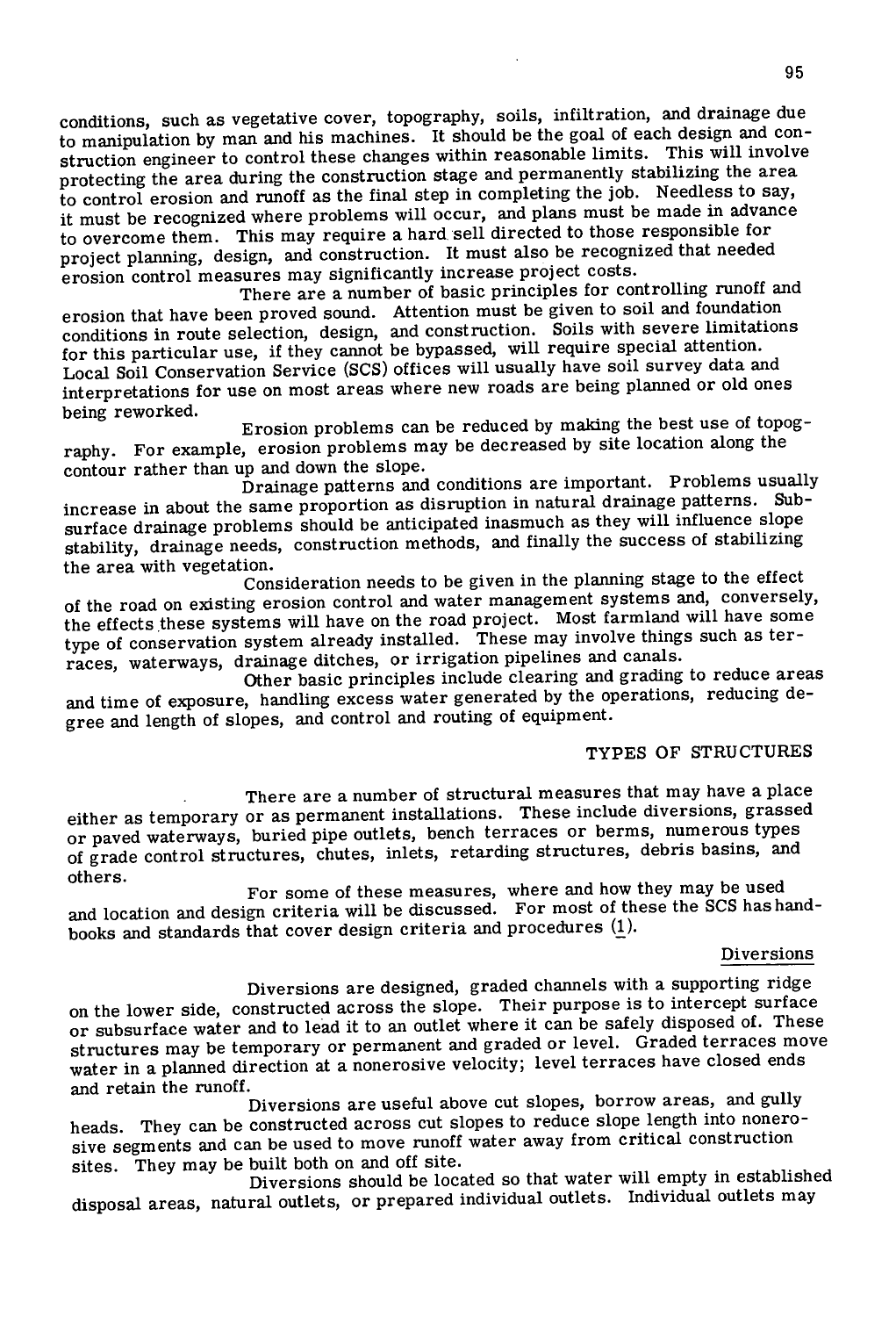be designed grassed or paved waterways, chutes, or buried pipe. Diversions should be designed to handle runoff from a 10-year frequency rain.

#### Berms

Berms are steps or benches in steep slopes. They are modifications of and serve about the same purpose as diversions. Properly located and designed, they reduce slope lengths and divide the volume of runoff water into workable slugs that are more easily handled. Capacity to carry the volume of water is obtained by grading the berm so that the outside edge is higher than the edge adjacent to the cut slope. Runoff water may be removed from the berm by use of paved waterways or buried pipe.

#### Waterways

Waterways serve as outlets for diversions, berms, or other structures. They may be natural or constructed, shaped to required dimensions, and vegetated or paved for disposal of runoff water. Usually they are constructed to one of three general cross sections: parabolic, trapezoidal, or V-shaped. Where they are to be vegetated, parabolic waterways are the most commonly used. This is the shape ordinarily found in nature.

Successful function of a waterway depends on protection from erosion. This can be done by designing for flow velocities that are nonerosive for the grass that will be used or by paving with concrete or rock. Waterways should be designed to carry runoff from a 10-year frequency rain, as a minimum.

#### Pipe Outlets

Pipe outlets also may be used to remove water from diversions and berms. If the retarding principle is used, which is to design to empty the structure in a 24- to 48-hour period, a small-diameter pipe may be used. The SCS uses a perforated vertical riser to get the water into the pipe. An orifice plate is designed for the bottom of the riser so that channel rather than pressure flow is maintained in the pipe. The advent of corrugated plastic pipe has made installation rather simple. Pipe outlets are designed to remove runoff volume from a 10-year, 24-hour storm, as a minimum. This may be removed in a 24- to 48-hour period depending on conditions.

## Retarding Structures

Retarding structures consist of an earth embankment, a principal spillway, and an emergency spillway. They may be constructed on or off site. Their purpose is to store runoff temporarily, releasing it at a slow rate to protect the area below. They can reduce runoff peaks, permitting use of smaller culverts and bridges. When they are constructed on site and fill is used for the roadbed, they can eliminate bridges and may reduce costs. Because, in any one of the structures, there are numerous community benefits—flood prevention, grade control, and water for livestock, recreation, and irrigation—cooperation from local people and organizations such as soil and water conservation districts is very good. A number of state highway departments have memorandums of understanding with their conservation agencies that encourage this type of cooperation.

The principal spillway usually consists of a reinforced concrete riser and a horizontal pipe or monolithic concrete outlet through the earth fill. It is usually designed to empty the retarding storage area in 10 days or less. The emergency spillway, as a minimum, should handle the routed runoff from a 25-year frequency storm or from a storm with a frequency equal to the design life of the structure, whichever is greater.

The retarding storage should be able to contain the runoff expected to occur at a frequency consistent with the level of protection to be provided.

#### Grade Stabilization Structures

Grade stabilization structures stabilize grade or control head cutting in natural or artificial channels. They reduce channel grade and flow velocity and literally step runoff water down a slope at a controlled velocity. Grade stabilization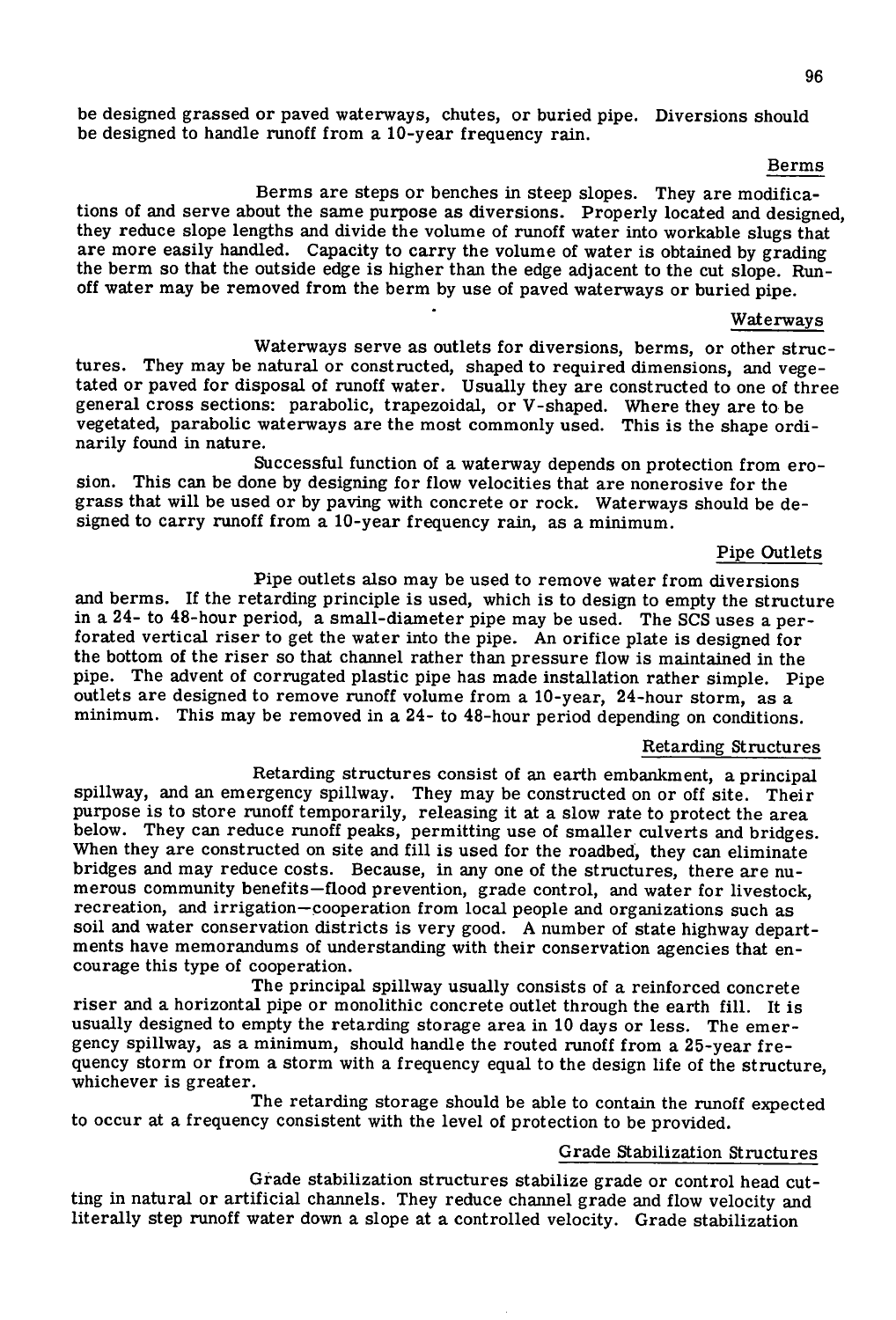structures may consist of earth embankments with pipe spiliways or mechanical structures of concrete, masonry, steel, aluminum, or treated wood. Design depends on site conditions, but ordinarily these structures should handle runoff from a 25-year frequency storm.

# Mechanical Structures

Mechanical structures retain, regulate, or control the flow of water. They have a place in grade stabilization and in retardation. Most structures are made up of four major parts: earth embankment, spillway inlet, spillway conduit, and spillway outlet. The three principal types of mechanical spiliways are drop, drop inlet, and chute.

The embankment directs the flow of water through the spillway. The embankment for a drop spillway or chute generally extends from the spillway to high ground or to a vegetative spillway. In a detention pond, the embankment detains and impounds water as well as forces storm flow through the spillway.

Water enters the spillway through the inlet, which may be in the form of a box, a weir in a wall, or a culvert. The box may be straight, flared, or curved. The culvert entrance may be round, square, or rectangular, with a square edge, hood, or flared entrance.

Vertical walls extending into the soil foundation under the inlet are known as cutoff walls. Their main purpose is to prevent water seepage under the structure. Similar walls extending laterally from the inlet to prevent seepage and erosion around the ends of the structure are called headwall extensions.

The conduit receives water from the inlet and conducts it through the structure. The conduit may be closed in the form of a box or pipe or open as in a rectangular channel. Cutoff walls or antiseep collars are usually constructed as a part of the conduit to prevent seepage along its length.

Water leaves the structure through the outlet, which discharges water into the channel below at a safe velocity. The outlet may be a cantilever (propped) type, a plain apron outlet, or an apron with any type of energy dissipator to minimize the erosive effect of the discharge. Vertical walls known as toe walls extend below the front of the apron to prevent undercutting. Wing walls are vertical walls extending from the outlet into the channel banks to protect against the swirling effect of the water as it leaves the structure. Types of spillways are given below.

Straight Drop Spillway

The straight drop spillway is a weir structure in which flow passes through the weir opening, drops to a level apron or stilling basin, and then passes into the downstream channel. It may be constructed of reinforced concrete, rock masonry, sheet steel piling, timber, or prefabricated metal.

# Box Inlet Drop Spillway

A box inlet drop spillway is a rectangular box open at the top and

downstream end. Runoff directed to the box and headwalls enters over the upstream end and the two sides. The flow drops to an apron and leaves through the open downstream end. An outlet structure is attached to the downstream end of the box.

# Drop Box Culvert

The drop box culvert is a rectangular box inlet drop spillway placed at the upstream end of a culvert. It may be built as an integral part of a new culvert,

or it can be fastened by dowel bars to the upstream headwall of an existing culvert. This is an excellent device for reducing channel grade.

## Concrete Chute Spillway

The concrete chute spillway is an open channel with a steep slope

in which flow is carried at supercritical velocity. It usually consists of an inlet, a vertical curve section, a steep-sloped channel, and an outlet. Most of the drop in water